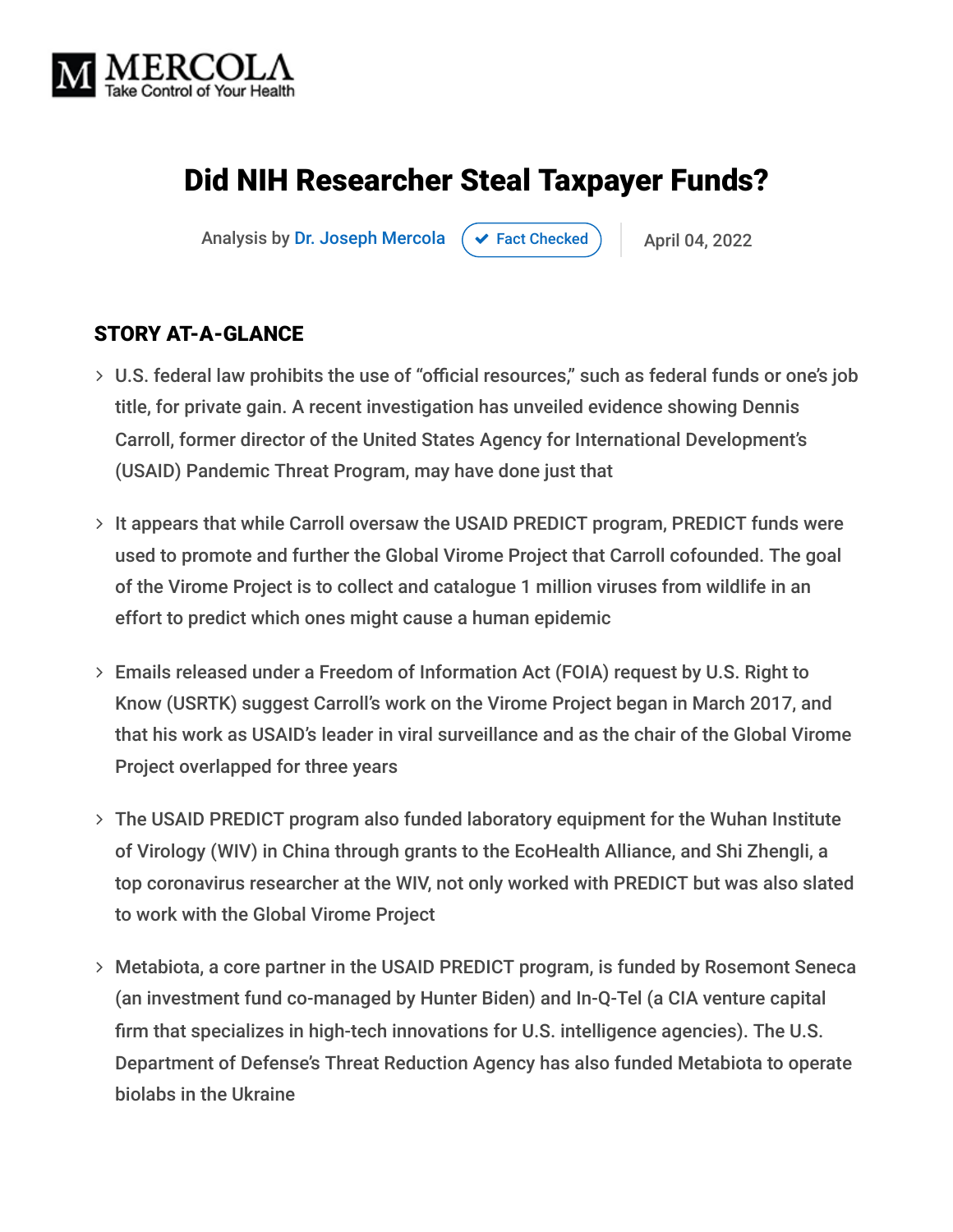U.S. federal law prohibits the use "official resources," such as federal funds or one's job title, for private gain, be it your own gain or someone you know. A recent investigation has unveiled evidence showing Dennis Carroll, former director of the United States Agency for International Development's (USAID) Pandemic Threat Program, may have done just that. As reported by investigative journalist Paul Thacker: 1

*"While at USAID, Dennis Carroll oversaw a federal program called PREDICT, from which funds were used to launch another organization called the Global Virome Project. After leaving USAID, Carroll then became chair of the Global Virome Project's board.*

*'It would appear that Dennis Carroll violated federal law that prohibits the use of official resources for private gain or for that of persons or organizations with which he is associated personally,' Craig Holman of Public Citizen said when* shown emails<sup>2</sup> made public by the nonprofit US Right to Know.

*'Official resources — including government means of communications, government-funded travel or even the use of one's official title — may not be used to promote private interests, such as the Global Virome Project.'"*

U.S. Right to Know (USRTK) obtained the incriminating documents<sup>3</sup> through a Freedom of Information Act (FOIA) request. According to USRTK,<sup>4</sup> it appears Carroll first designed the PREDICT program as a proof of concept for the Global Virome Project, and while he was receiving six-figure paychecks (\$166,500 in 2019) from the USAID, he then founded, promoted and raised funds for the Global Virome Project, in some instances using USAID funding to do so.

#### Goals of the PREDICT Program and Global Virus Project

The USAID PREDICT program involved identifying viruses with pandemic potential. Contractors funded through this program have included the EcoHealth Alliance, headed by Peter Daszak who, incidentally, in the last year has also gotten into hot water over potential violations of law.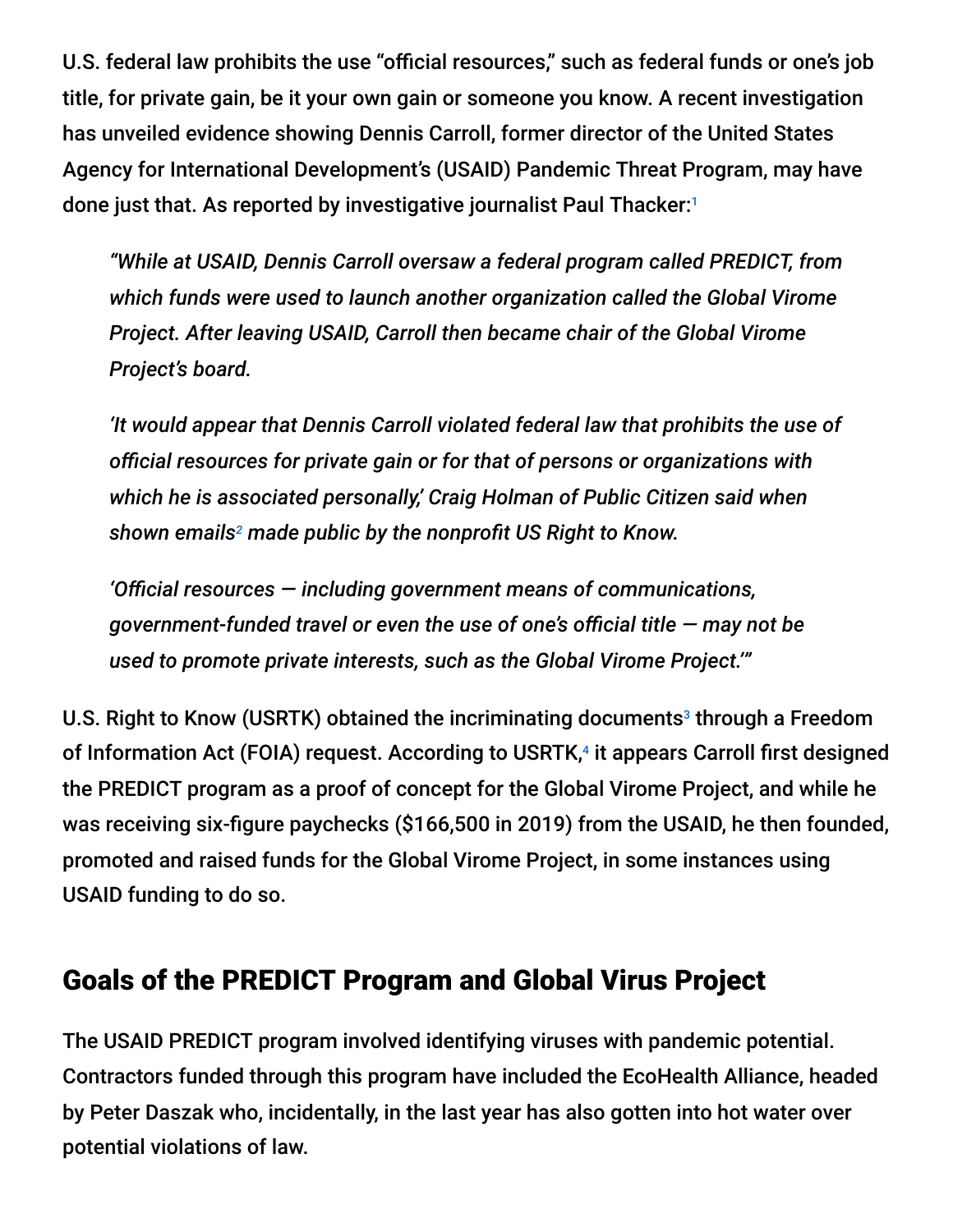According to Thacker, in early March 2022, Congressional members sent a letter to the National Institutes of Health (NIH), asking the agency to investigate EcoHealth for potential "contract irregularities and anonymous private donations, in violation of federal statute."

The Global Virome Project was launched to hunt down and catalogue previously unknown viruses around the globe. According to USRTK, the Global Virome Project is currently trying to obtain \$1.2 billion to fund the collection and identification of more than 1 million viruses from wildlife, with the goal of predicting which ones might evolve to infect humans.

# Virus Researcher May Have Siphoned Taxpayer Funds

As detailed by USRTK and Thacker, USAID appears to have funded overseas travel to promote and fundraise for the Global Virome Project using PREDICT program monies all while Carroll was still heading the USAID.

What's more, emails suggest Carroll may have used his position as USAID director of pandemic threats to build credibility for the controversial Virome Project and get it off the ground. As just one example, in an August 2017 fundraising pitch, one of the Global Virome Project board members stated that the idea for the project was "championed by the USAID Emerging Pandemic Threats Division." 5

Based on the emails obtained, it appears the USAID Pandemic Threats Division, under Carroll's direction, funneled at least \$270,969 to the Global Virome Project.<sup>6</sup> However, it could potentially be hundreds of thousands of dollars more.

One email states that the Virome Project's budget was overdrawn by \$118,000, and that a \$116,000 unobligated subaward earmarked for Columbia University was offsetting the overdraft.

That email also referenced a \$341,000 subaward that would be given to Metabiota for a cost-benefit analysis once "the balance of our Y5 [year 5] obligation is received from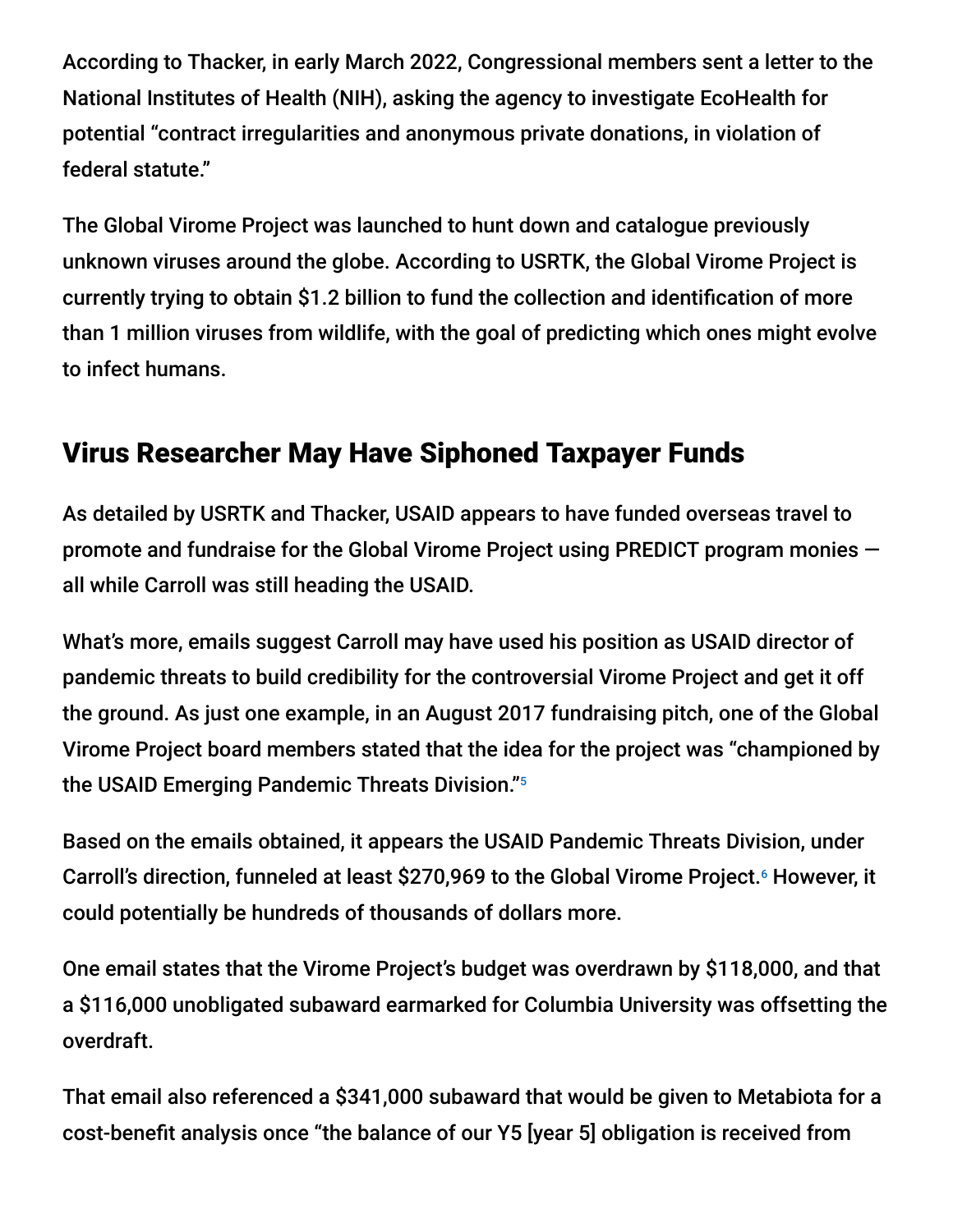USAID, but please let me know if this is unacceptable, and I'll see what can possibly be done (creative accounting required)." 7

Walter Shaub, former director of the Office of Government Ethics called the evidence "troubling," as Carroll's use of a USAID email address is prohibited if the Global Virome Project is not a government project, but his own.<sup>8</sup> Kedric Payne, senior director of ethics with the watchdog group Campaign Legal Center, also commented, telling USRTK: 9

*"The law is clear that officials cannot use government resources to benefit themselves or prospective employers. If Carroll was involved in decisions benefitting GVP while he was at USAID, it is likely that he needed approval from the agency's ethics officials. The public has a right to know if their public officials comply with conflict of interest laws."*

Similarly, Scott Amey, general counsel for another watchdog group called the Project on Government Oversight, stated, "There's [sic] numerous conflict of interest laws that should be investigated here to ensure that Carroll didn't violate the laws on the books."<sup>10</sup>

#### Carroll's Work on the Two Projects Overlapped for Years

While Carroll has publicly stated that he founded the Global Virome Project after he retired from USAID, this does not appear to be the case. While it's still unclear when Carroll actually retired from USAID, the Los Angeles Times reported that PREDICT was shut down in September 2019, and according to The New York Times, Carroll retired when PREDICT shut down.

**46 Emails show Carroll's work on the Virome Project<br>hegan in March 2017, and indicate that Carroll's work began in March 2017, and indicate that Carroll's work as USAID's leader in viral surveillance and as the chair of the Global Virome Project overlapped for years."**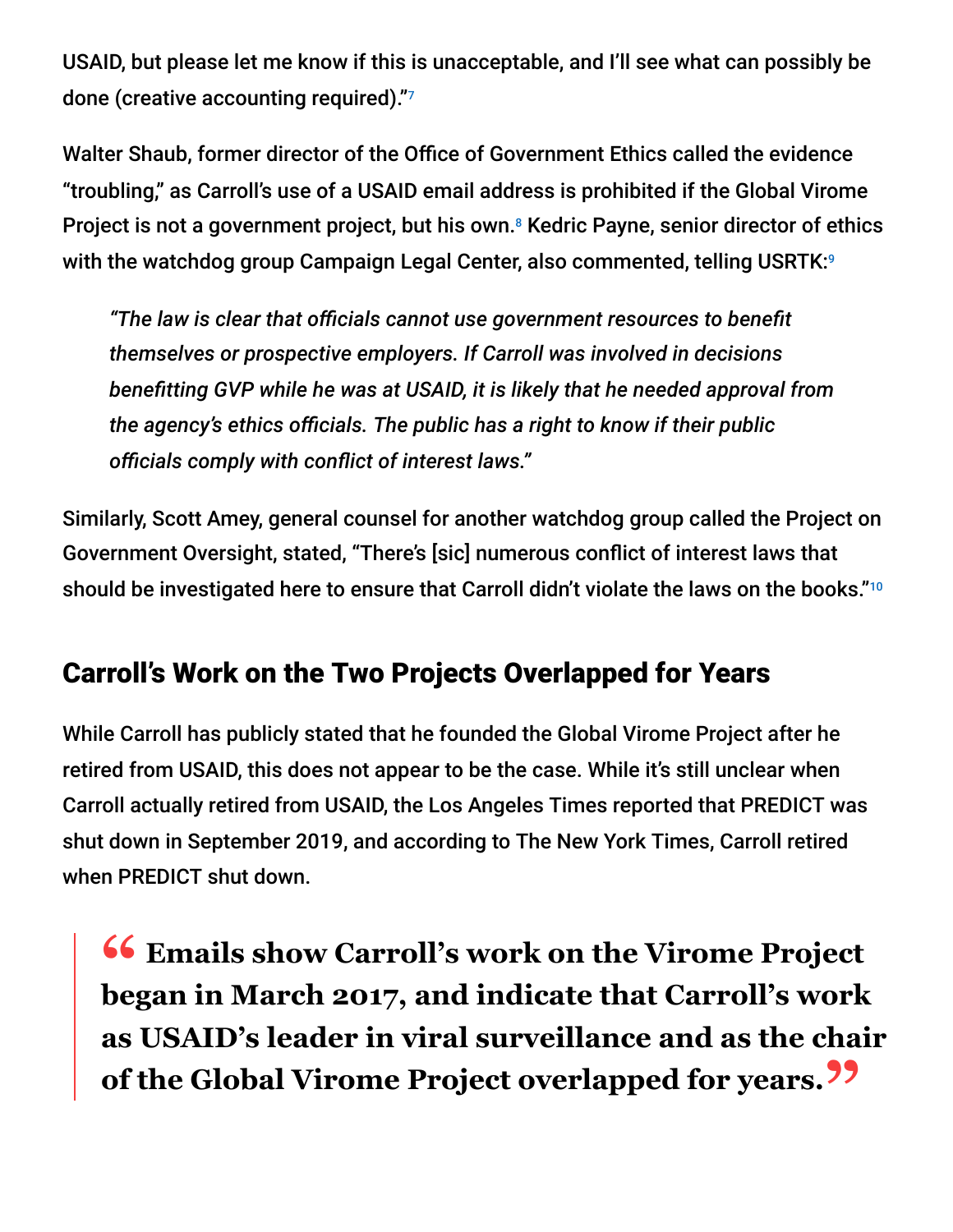In February 2020, several news outlets reported that Carroll had stepped in as chair of the Global Virome Project.<sup>11</sup> However, USRTK claims<sup>12</sup> the emails show Carroll's work on the Virome Project began in March 2017, and "indicate that Carroll's work as USAID's leader in viral surveillance and as the chair of the Global Virome Project overlapped for years."

*"Carroll organized calls and meetings on the project's work with other cofounders, sought donations and helped refine fundraising pitches, pushed favorable messages in the press, and consulted on its application for taxexempt status with the Internal Revenue Service — all while still working for USAID,"* USRTK reports. 13

Public Citizen's Craig Holman told Thacker:<sup>14</sup>

*"Whether or not Carrol is currently receiving lucrative compensation as chair of the Project is beside the point. [He] can still be held liable, even though he has left federal service. The Inspector General's office should investigate whether the law was broken and, upon finding probable cause, refer the case to the Department of Justice for prosecution."*

On a side note, the FOIA documents also reveal a connection to the Wuhan Institute of Virology (WIV) in China. It appears the USAID PREDICT program funded laboratory equipment for the WIV through grants to the EcoHealth Alliance.

Of course, we also know that EcoHealth Alliance funneled funding from the National Institutes of Health to the WIV by subcontracting research to them. According to USRTK, Shi Zhengli, a top coronavirus researcher at the WIV, not only worked with PREDICT but was also slated to work with the Global Virome Project.

In one March 2019 email from Daszak to someone at USAID (the recipient's name has been redacted), Daszak notes that lawyers had flagged the overlap in Carroll's role at USAID and the Virome Project as potentially problematic, and had suggested changes to a board of directors' letter.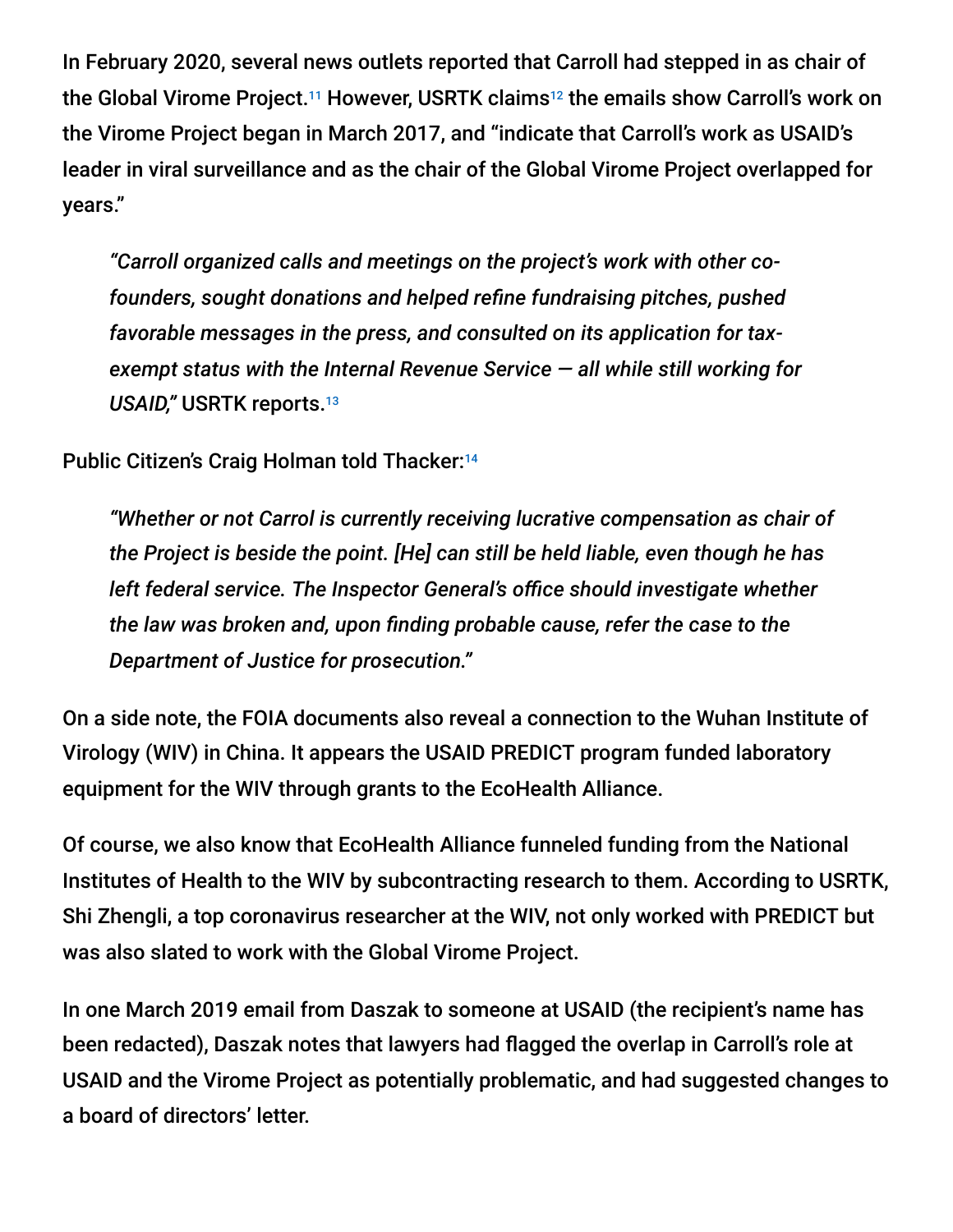The details of what were changed have been redacted, but Daszak's comment seems to imply that they're aware that what they're doing is not quite right. Daszak wrote: "I realize this isn't the language you wanted, but it's safer for us at this sensitive point where we still receive USAID funding ... for GVP related activities." 15

## Lofty Goals That Have Resulted in Nothing

While Carroll has described the Global Virome Project as "the beginning of the end of the pandemic era," $16$  critics have pointed out that the premise behind it brings more risk than reward. Michael Osterholm, director of the Center for Infectious Disease Research and Policy at the University of Minnesota told USRTK:

*"If I thought there was a kind of 'viral smoke alarm,' I would invest everything imaginable in that, but this project doesn't give us that ... Deep knowledge about Zika and Nipah has still not led to proven vaccines against them ...*

*Show me one thing they've done that has made a difference, where they could even make a case that they supposedly prevented a pandemic. Which one did they prevent? Did they find anything that helped us with this coronavirus?"*

Other critics include University of Sydney evolutionary biologist and virologist Edward C. Holmes, University of Edinburgh virologist Andrew Rambaut and Scripps Research virologist Kristian G. Andersen. In a 2018 Nature article<sup>17</sup> titled "Pandemics: Spend on Surveillance, Not Prediction," the trio wrote that the Global Virome Project is unlikely to predict or prevent future pandemics because animal viruses rarely cause epidemics in humans:

*"Around 250 human viruses have been described, and only a small subset of these have caused major epidemics this century. Advocates of prediction also argue that it will be possible to anticipate how likely a virus is to emerge in people on the basis of its sequence, and by using knowledge of how it interacts with cells (obtained, for instance, by studying the virus in human cell cultures). This is misguided."*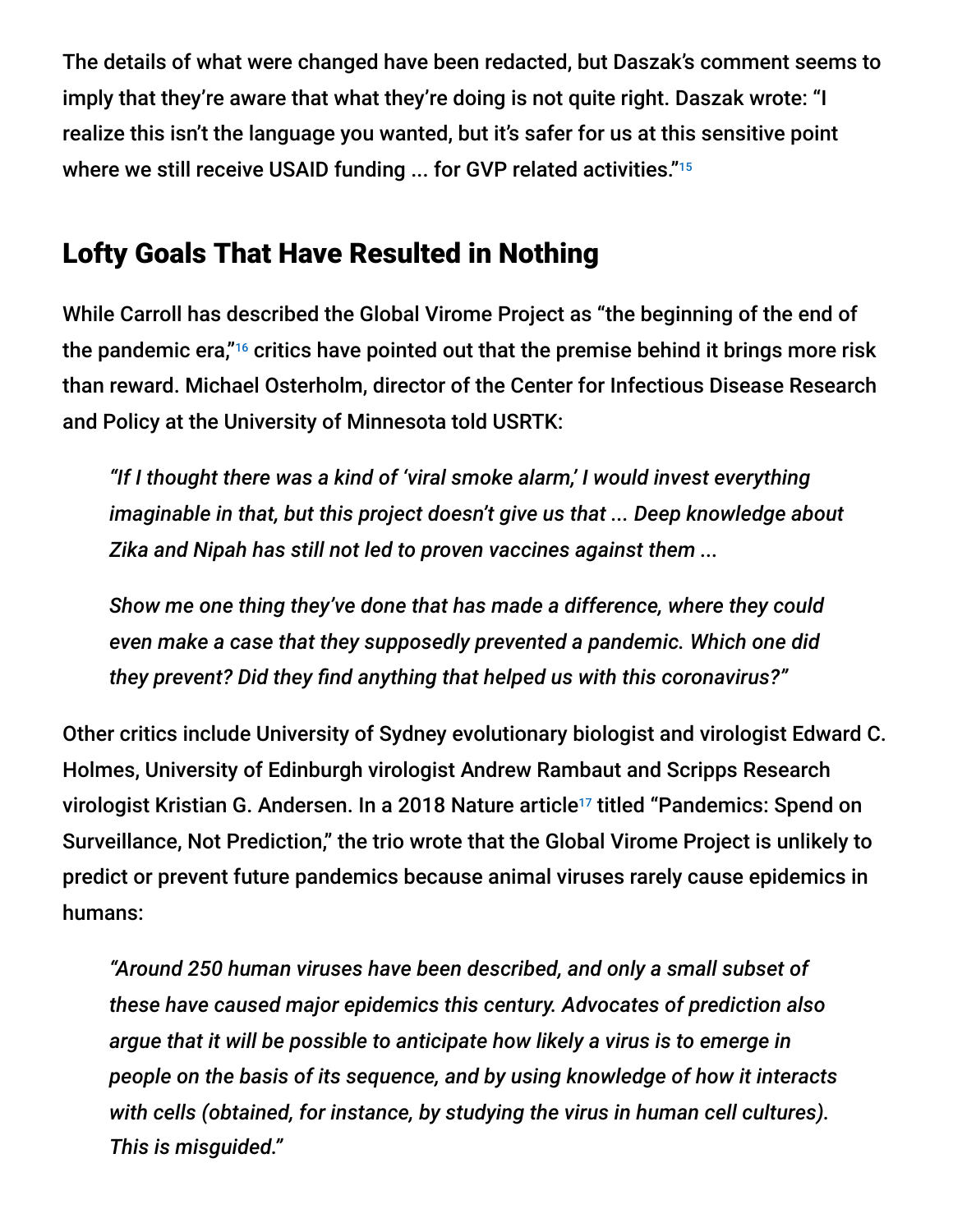#### Curious Biden-China-Ukraine Connections

Other curious connections that are emerging from this story revolve around Metabiota, which was a core partner of the USAID PREDICT project, and later contracted to perform a cost-benefit analysis for the Global Virome Project. As detailed by the Daily Expose: 18

• One of Metabiota's investors is Rosemont Seneca, $19$  an investment fund comanaged by Hunter Biden.<sup>20</sup>

In an exclusive report, $21$  the Daily Mail recently reported that evidence found on Hunter's laptop confirms that he helped secure "millions in funding" for Metabiota, a U.S. contractor in Ukraine "specializing in deadly pathogen research," which is what the Russian government on March 24, 2022, had claimed during a press conference.

- Neil Callahan is a cofounder of Rosemont Seneca Technology Partners, and he not only sits on Metabiota's board of advisers, he also cofounded Pilot Growth Management, which is Metabiota's primary investor.
- Another Metabiota funder is In-Q-Tel, a CIA venture capital firm that specializes in high-tech investments that support or benefit the intelligence capacity of U.S. intelligence agencies.
- Metabiota is also funded by the U.S. Department of Defense's Threat Reduction Agency (DTRA) to operate biolabs in Ukraine.

The founder of Metabiota, Nathan Wolfe, also has ties to the World Economic Forum (WEF), which is driving The Great Reset agenda. He's a WEF Young Global Leader graduate and was awarded the WEF's Technology Pioneer award in 2021.

Wolfe has served on the EcoHealth Alliance's editorial board since 2004. In 2017, he cowrote a study on coronaviruses in bats together with Daszak (EcoHealth). Wolfe has also received more than \$20 million in research grants from Google, NIH, the Bill & Melinda Gates Foundation and others.